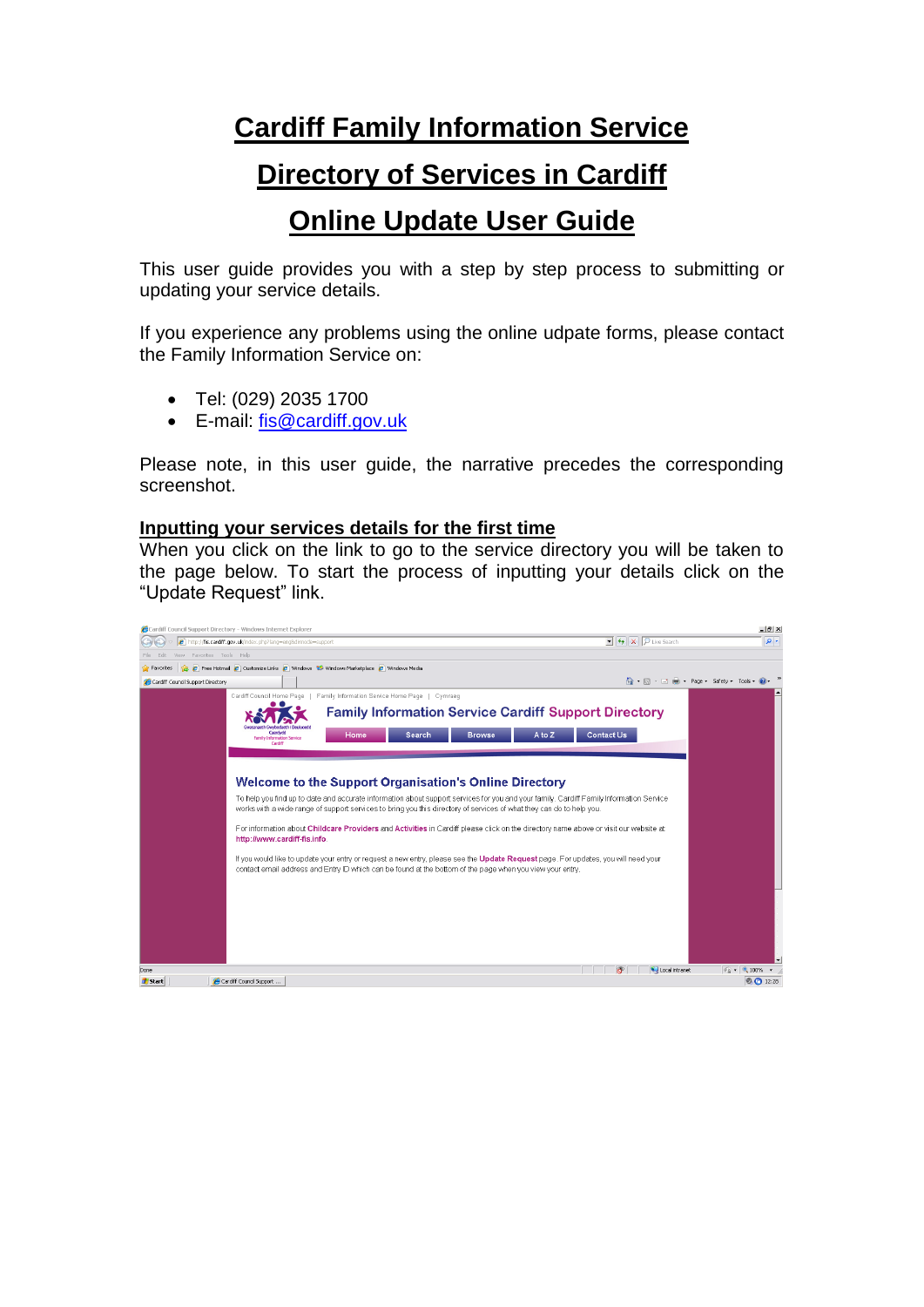The next screen prompts you to identify what update type you wish to do:

- Update an "Existing entry" or
- Submit a "New entry request"

| Cardiff Council Support Directory - Windows Internet Explorer                                                                                                |                                                                                           | $  $ $ $ $ $ $\times$                  |
|--------------------------------------------------------------------------------------------------------------------------------------------------------------|-------------------------------------------------------------------------------------------|----------------------------------------|
| http://fis.cardiff.gov.uk/updaterequest.php?dirmode=support<br>$\bullet$                                                                                     | $\mathbf{v}$ $\mathbf{v}$ $\mathbf{v}$ $\mathbf{v}$ $\mathbf{v}$ $\mathbf{v}$ Live Search | $\rho$ .                               |
| Edit View Favorites Tools Help<br>File                                                                                                                       |                                                                                           |                                        |
| B Free Hotmail B Customize Links B Windows 10 Windows Marketplace B Windows Media<br>Favorites                                                               |                                                                                           |                                        |
| Cardiff Council Support Directory                                                                                                                            |                                                                                           | 心 同 - □曲 - Page - Safety - Tools - @ - |
| Family Information Service Home Page   Cymraeg<br>Cardiff Council Home Page                                                                                  |                                                                                           |                                        |
| <b>Family Information Service Cardiff Support Directory</b>                                                                                                  |                                                                                           |                                        |
| Caerdydd<br>A to Z<br>Home<br>Search<br><b>Browse</b><br>Family Information Service                                                                          | Contact Us                                                                                |                                        |
| Cardiff                                                                                                                                                      |                                                                                           |                                        |
|                                                                                                                                                              |                                                                                           |                                        |
|                                                                                                                                                              |                                                                                           |                                        |
| Please complete the form below to either update an existing entry or request a new entry. We will send you a link via email which will be valid for 72 hours |                                                                                           |                                        |
|                                                                                                                                                              |                                                                                           |                                        |
| C New Entry Request<br>Update Type C Existing Entry                                                                                                          |                                                                                           |                                        |
| <b>Contact Email Address</b>                                                                                                                                 |                                                                                           |                                        |
| <b>Confirm Contact Email</b>                                                                                                                                 |                                                                                           |                                        |
| Please enter nst into the spam control field (not case sensitive, letters only)<br><b>Spam Control Code</b>                                                  |                                                                                           |                                        |
|                                                                                                                                                              |                                                                                           |                                        |
| <b>Submit</b><br><b>Back</b>                                                                                                                                 |                                                                                           |                                        |
|                                                                                                                                                              |                                                                                           |                                        |
|                                                                                                                                                              |                                                                                           |                                        |
|                                                                                                                                                              |                                                                                           |                                        |
|                                                                                                                                                              |                                                                                           |                                        |
|                                                                                                                                                              |                                                                                           |                                        |
| Done                                                                                                                                                         | Local Intranet<br>Æ                                                                       | $\sqrt{4}$ $\sqrt{6}$ 100% $\sqrt{2}$  |
| <b><i><u>de Start</u></i></b><br>Cardiff Council Suppor                                                                                                      |                                                                                           | 0.0912:30                              |

• Select the "New entry request" radio button

A selection of fields appear for you to complete including the spam control code

### Important:

We **do not** make the contact e-mail address public, however this is the e-mail address to which update related prompts, automated e-mails and guidance will be sent. Therefore, please consider the most appropriate address to use, and if those details change then please remember to inform the Family Information Service of those changes.

• When all the fields are completed, click submit.

| Cardiff Council Support Directory - Windows Internet Explorer                               |                                                                                                                                                              | $-15 \times$                              |
|---------------------------------------------------------------------------------------------|--------------------------------------------------------------------------------------------------------------------------------------------------------------|-------------------------------------------|
| http://fis.cardiff.gov.uk/updaterequest.php?dirmode=support                                 | $\blacktriangleright$ $\blacktriangleleft$ $\blacktriangleright$ $\blacktriangleright$ $\blacktriangleright$ Live Search                                     | $  \mathfrak{a}  $ .                      |
| View Favorites Tools Help<br>Edit                                                           |                                                                                                                                                              |                                           |
| Pree Hotmail C Customize Links C Windows & Windows Marketplace C Windows Media<br>Favorites |                                                                                                                                                              |                                           |
| Cardiff Council Support Directory                                                           |                                                                                                                                                              | ● 同·□曲· Page · Safety · Tools · ●         |
| Family Information Service Home Page   Cymraeg<br>Cardiff Council Home Page                 |                                                                                                                                                              |                                           |
|                                                                                             | <b>Family Information Service Cardiff Support Directory</b>                                                                                                  |                                           |
| Caerdydd<br>Home<br>Family Information Service<br>Cardiff                                   | <b>Contact Us</b><br>A to Z<br>Search<br><b>Browse</b>                                                                                                       |                                           |
|                                                                                             |                                                                                                                                                              |                                           |
|                                                                                             |                                                                                                                                                              |                                           |
|                                                                                             | Please complete the form below to either update an existing entry or request a new entry. We will send you a link via email which will be valid for 72 hours |                                           |
|                                                                                             | <sup>C</sup> New Entry Request<br><b>Update Type</b> C Existing Entry                                                                                        |                                           |
| <b>Contact Email Address</b>                                                                | J. Townsend@cardiff.gov.uk                                                                                                                                   |                                           |
| <b>Confirm Contact Email</b>                                                                | J. Townsend@cardiff.gov.uk                                                                                                                                   |                                           |
| <b>Contact Name</b>                                                                         | Jason Townsend                                                                                                                                               |                                           |
| <b>Organisation Name</b>                                                                    | City of Cardiff Council                                                                                                                                      |                                           |
| <b>Service Name</b>                                                                         | <b>Family Information Service</b>                                                                                                                            |                                           |
|                                                                                             | Spam Control Code   WPa   Please enter WDa into the spam control field (not case sensitive, letters only)                                                    |                                           |
|                                                                                             | Submit<br><b>Back</b>                                                                                                                                        |                                           |
|                                                                                             |                                                                                                                                                              |                                           |
| Done                                                                                        | Local Intranet                                                                                                                                               | $\sqrt{6}$ - $\sqrt{6}$ 100%<br>$\bullet$ |
| <b>B</b> Start<br>Cardiff Council Suppor                                                    |                                                                                                                                                              | ◎ ← 12:34                                 |